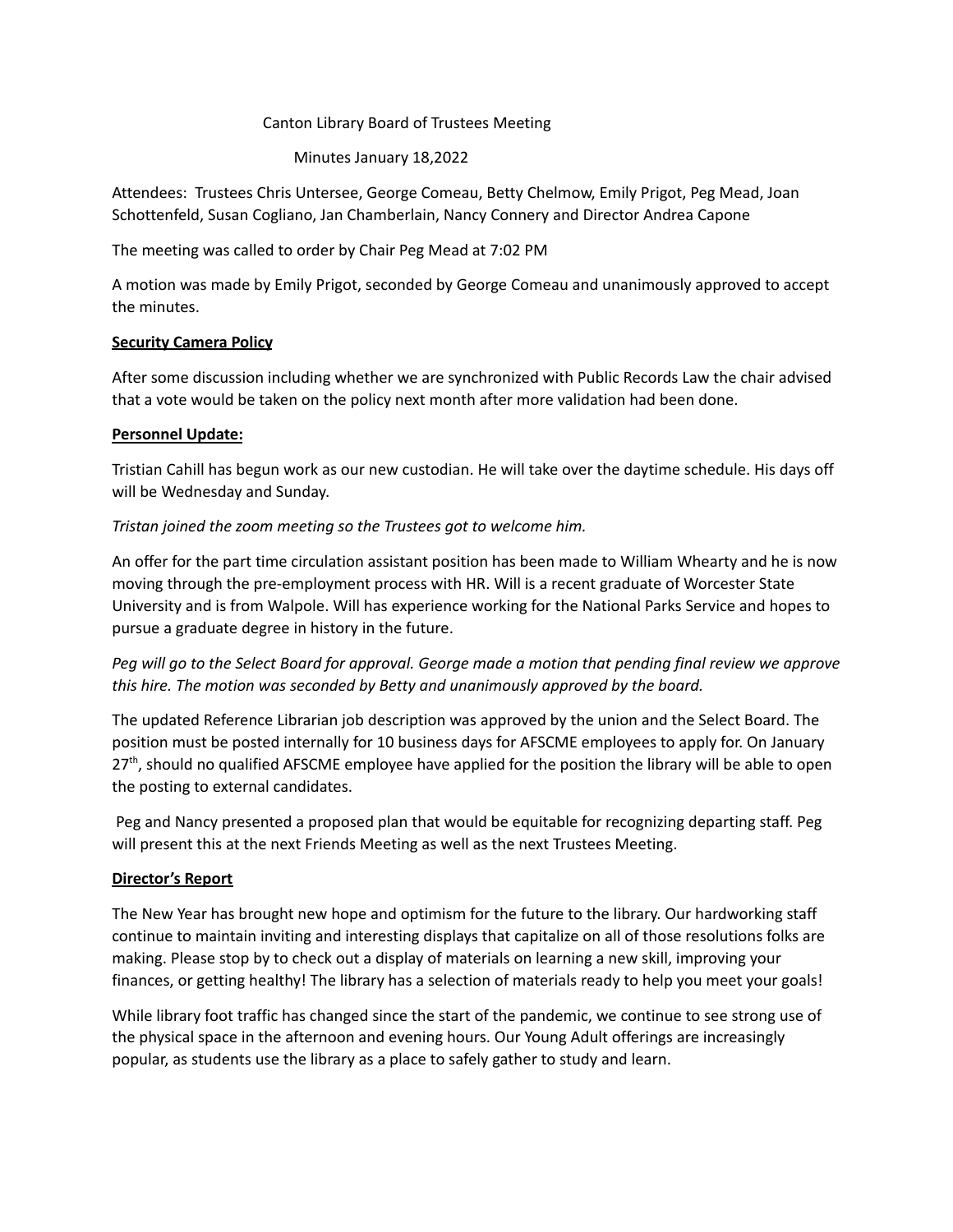In response to the health conditions here in Canton, a temporary pause in in-person meetings and programs has been implemented until February  $1<sup>st</sup>$ , 2022. As many programs and events as possible will be held virtually during this time.

Print circulation figures continue to improve as we rebound from the disruptions to services over the past year. In the month of December we circulated **13,762 physical materials and 4,047 digital items to Canton patrons.** We welcomed **59 new library card** holders in the month of December.

The library will present our request for funding of the feasibility and design study of the Library Green Space to the CPC on Wednesday January 19<sup>th</sup> at 6:00PM via Zoom.

## **Friends Update:**

The Friends of the library met on January 3<sup>rd</sup>, 2022 and our YA Librarian gave a presentation on her upcoming programs and events. Plans were discussed for a February "Love Your Library" campaign. The Friends hope to use some of the Maker Space materials for a button making project and have set up a meeting to discuss with Andrea.

## **Strategic Planning Committee:**

The Strategic Planning Committee has received a contract proposal from Barbara Alevras, from Sage Consulting which they would like to recommend. Barbara has worked with over 30 Massachusetts libraries and comes very highly recommended.

## **Canton Reads:**

The committee is thrilled to announce our selection for Canton Reads. This year we will be reading:

## **"How to Be a Good Creature"** by National Book Award finalist Sy Montgomery!

"This restorative memoir reflects on the personalities and quirks of thirteen animals—Sy's friends—and the truths revealed by their grace. It also explores vast themes: the otherness and sameness of people and animals; the various ways we learn to love and become empathetic; how we find our passion; how we create our families; coping with loss and despair; gratitude; forgiveness; and most of all, how to be a good creature in the world."

Ms. Montgomery will be participating in a virtual presentation on April 27<sup>th</sup>, (Time TBD), for the Canton Community. Stay tuned for more information as we publicize our schedule of events over the next few weeks.

#### **Interior Renovation Committee:**

Work has begun with TSKP and they are in the process of developing plans and designs for our project.

## **Budget Update**

Andrea reported that the library is on track for spending for the current FY.

#### **Upcoming Programs and Events:**